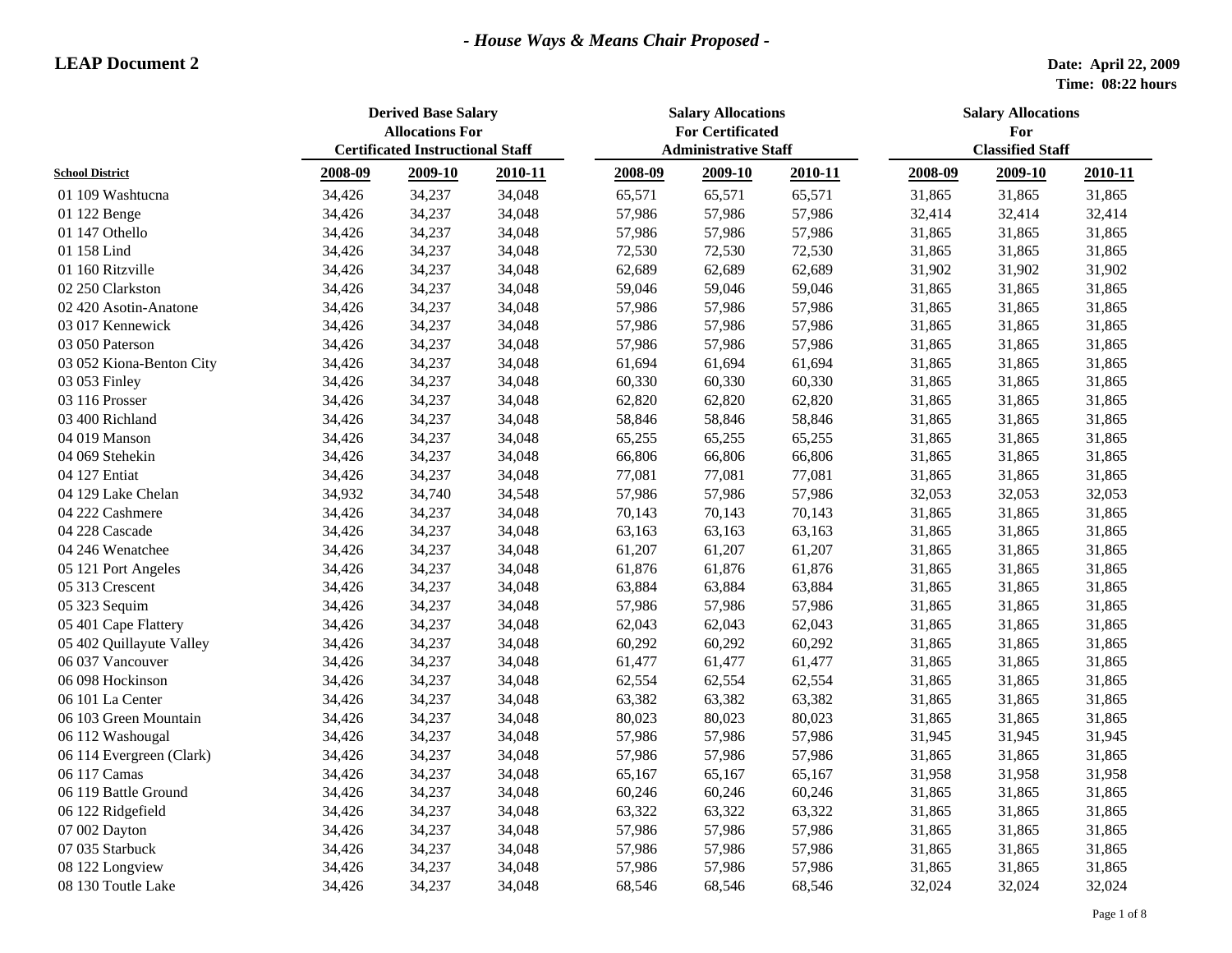|                         | <b>Derived Base Salary</b><br><b>Allocations For</b><br><b>Certificated Instructional Staff</b> |         |         | <b>Salary Allocations</b><br><b>For Certificated</b> |                             |         | <b>Salary Allocations</b><br>For |                         |         |  |
|-------------------------|-------------------------------------------------------------------------------------------------|---------|---------|------------------------------------------------------|-----------------------------|---------|----------------------------------|-------------------------|---------|--|
|                         |                                                                                                 |         |         |                                                      | <b>Administrative Staff</b> |         |                                  | <b>Classified Staff</b> |         |  |
| <b>School District</b>  | 2008-09                                                                                         | 2009-10 | 2010-11 | 2008-09                                              | 2009-10                     | 2010-11 | 2008-09                          | 2009-10                 | 2010-11 |  |
| 08 401 Castle Rock      | 34,426                                                                                          | 34,237  | 34,048  | 57,986                                               | 57,986                      | 57,986  | 32,506                           | 32,506                  | 32,506  |  |
| 08 402 Kalama           | 34,426                                                                                          | 34,237  | 34,048  | 58,964                                               | 58,964                      | 58,964  | 31,865                           | 31,865                  | 31,865  |  |
| 08 404 Woodland         | 34,426                                                                                          | 34,237  | 34,048  | 59,108                                               | 59,108                      | 59,108  | 31,865                           | 31,865                  | 31,865  |  |
| 08 458 Kelso            | 34,426                                                                                          | 34,237  | 34,048  | 58,280                                               | 58,280                      | 58,280  | 31,865                           | 31,865                  | 31,865  |  |
| 09 013 Orondo           | 36,064                                                                                          | 35,866  | 35,668  | 57,986                                               | 57,986                      | 57,986  | 31,865                           | 31,865                  | 31,865  |  |
| 09 075 Bridgeport       | 34,426                                                                                          | 34,237  | 34,048  | 63,341                                               | 63,341                      | 63,341  | 32,250                           | 32,250                  | 32,250  |  |
| 09 102 Palisades        | 34,426                                                                                          | 34,237  | 34,048  | 57,986                                               | 57,986                      | 57,986  | 31,865                           | 31,865                  | 31,865  |  |
| 09 206 Eastmont         | 34,426                                                                                          | 34,237  | 34,048  | 61,396                                               | 61,396                      | 61,396  | 31,865                           | 31,865                  | 31,865  |  |
| 09 207 Mansfield        | 34,426                                                                                          | 34,237  | 34,048  | 77,023                                               | 77,023                      | 77,023  | 32,275                           | 32,275                  | 32,275  |  |
| 09 209 Waterville       | 34,426                                                                                          | 34,237  | 34,048  | 59,214                                               | 59,214                      | 59,214  | 31,865                           | 31,865                  | 31,865  |  |
| 10 003 Keller           | 34,426                                                                                          | 34,237  | 34,048  | 57,986                                               | 57,986                      | 57,986  | 31,865                           | 31,865                  | 31,865  |  |
| 10 050 Curlew           | 34,426                                                                                          | 34,237  | 34,048  | 77,010                                               | 77,010                      | 77,010  | 31,865                           | 31,865                  | 31,865  |  |
| 10 065 Orient           | 34,426                                                                                          | 34,237  | 34,048  | 71,388                                               | 71,388                      | 71,388  | 31,865                           | 31,865                  | 31,865  |  |
| 10 070 Inchelium        | 34,426                                                                                          | 34,237  | 34,048  | 67,126                                               | 67,126                      | 67,126  | 31,865                           | 31,865                  | 31,865  |  |
| 10 309 Republic         | 34,426                                                                                          | 34,237  | 34,048  | 57,986                                               | 57,986                      | 57,986  | 31,865                           | 31,865                  | 31,865  |  |
| 11 001 Pasco            | 34,426                                                                                          | 34,237  | 34,048  | 58,071                                               | 58,071                      | 58,071  | 31,869                           | 31,869                  | 31,869  |  |
| 11 051 North Franklin   | 34,426                                                                                          | 34,237  | 34,048  | 59,787                                               | 59,787                      | 59,787  | 31,865                           | 31,865                  | 31,865  |  |
| 11 054 Star             | 34,426                                                                                          | 34,237  | 34,048  | 57,986                                               | 57,986                      | 57,986  | 31,865                           | 31,865                  | 31,865  |  |
| 11 056 Kahlotus         | 34,426                                                                                          | 34,237  | 34,048  | 58,331                                               | 58,331                      | 58,331  | 31,865                           | 31,865                  | 31,865  |  |
| 12 110 Pomeroy          | 34,426                                                                                          | 34,237  | 34,048  | 64,161                                               | 64,161                      | 64,161  | 31,927                           | 31,927                  | 31,927  |  |
| 13 073 Wahluke          | 34,426                                                                                          | 34,237  | 34,048  | 69,385                                               | 69,385                      | 69,385  | 31,865                           | 31,865                  | 31,865  |  |
| 13 144 Quincy           | 34,426                                                                                          | 34,237  | 34,048  | 59,119                                               | 59,119                      | 59,119  | 31,879                           | 31,879                  | 31,879  |  |
| 13 146 Warden           | 34,426                                                                                          | 34,237  | 34,048  | 61,434                                               | 61,434                      | 61,434  | 31,865                           | 31,865                  | 31,865  |  |
| 13 151 Coulee-Hartline  | 34,426                                                                                          | 34,237  | 34,048  | 65,945                                               | 65,945                      | 65,945  | 31,865                           | 31,865                  | 31,865  |  |
| 13 156 Soap Lake        | 34,426                                                                                          | 34,237  | 34,048  | 57,986                                               | 57,986                      | 57,986  | 31,865                           | 31,865                  | 31,865  |  |
| 13 160 Royal            | 34,426                                                                                          | 34,237  | 34,048  | 58,762                                               | 58,762                      | 58,762  | 31,865                           | 31,865                  | 31,865  |  |
| 13 161 Moses Lake       | 34,426                                                                                          | 34,237  | 34,048  | 59,473                                               | 59,473                      | 59,473  | 31,865                           | 31,865                  | 31,865  |  |
| 13 165 Ephrata          | 34,426                                                                                          | 34,237  | 34,048  | 57,986                                               | 57,986                      | 57,986  | 31,865                           | 31,865                  | 31,865  |  |
| 13 167 Wilson Creek     | 34,426                                                                                          | 34,237  | 34,048  | 82,154                                               | 82,154                      | 82,154  | 31,865                           | 31,865                  | 31,865  |  |
| 13 301 Grand Coulee Dam | 34,426                                                                                          | 34,237  | 34,048  | 57,986                                               | 57,986                      | 57,986  | 31,865                           | 31,865                  | 31,865  |  |
| 14 005 Aberdeen         | 34,426                                                                                          | 34,237  | 34,048  | 58,982                                               | 58,982                      | 58,982  | 31,865                           | 31,865                  | 31,865  |  |
| 14 028 Hoquiam          | 34,426                                                                                          | 34,237  | 34,048  | 61,260                                               | 61,260                      | 61,260  | 31,865                           | 31,865                  | 31,865  |  |
| 14 064 North Beach      | 34,426                                                                                          | 34,237  | 34,048  | 67,144                                               | 67,144                      | 67,144  | 31,865                           | 31,865                  | 31,865  |  |
| 14 065 McCleary         | 34,426                                                                                          | 34,237  | 34,048  | 62,688                                               | 62,688                      | 62,688  | 33,106                           | 33,106                  | 33,106  |  |
| 14 066 Montesano        | 34,426                                                                                          | 34,237  | 34,048  | 58,575                                               | 58,575                      | 58,575  | 31,865                           | 31,865                  | 31,865  |  |
| 14 068 Elma             | 34,426                                                                                          | 34,237  | 34,048  | 58,573                                               | 58,573                      | 58,573  | 32,848                           | 32,848                  | 32,848  |  |
| 14 077 Taholah          | 34,426                                                                                          | 34,237  | 34,048  | 74,969                                               | 74,969                      | 74,969  | 31,865                           | 31,865                  | 31,865  |  |
| 14 097 Quinault         | 34,426                                                                                          | 34,237  | 34,048  | 59,210                                               | 59,210                      | 59,210  | 32,103                           | 32,103                  | 32,103  |  |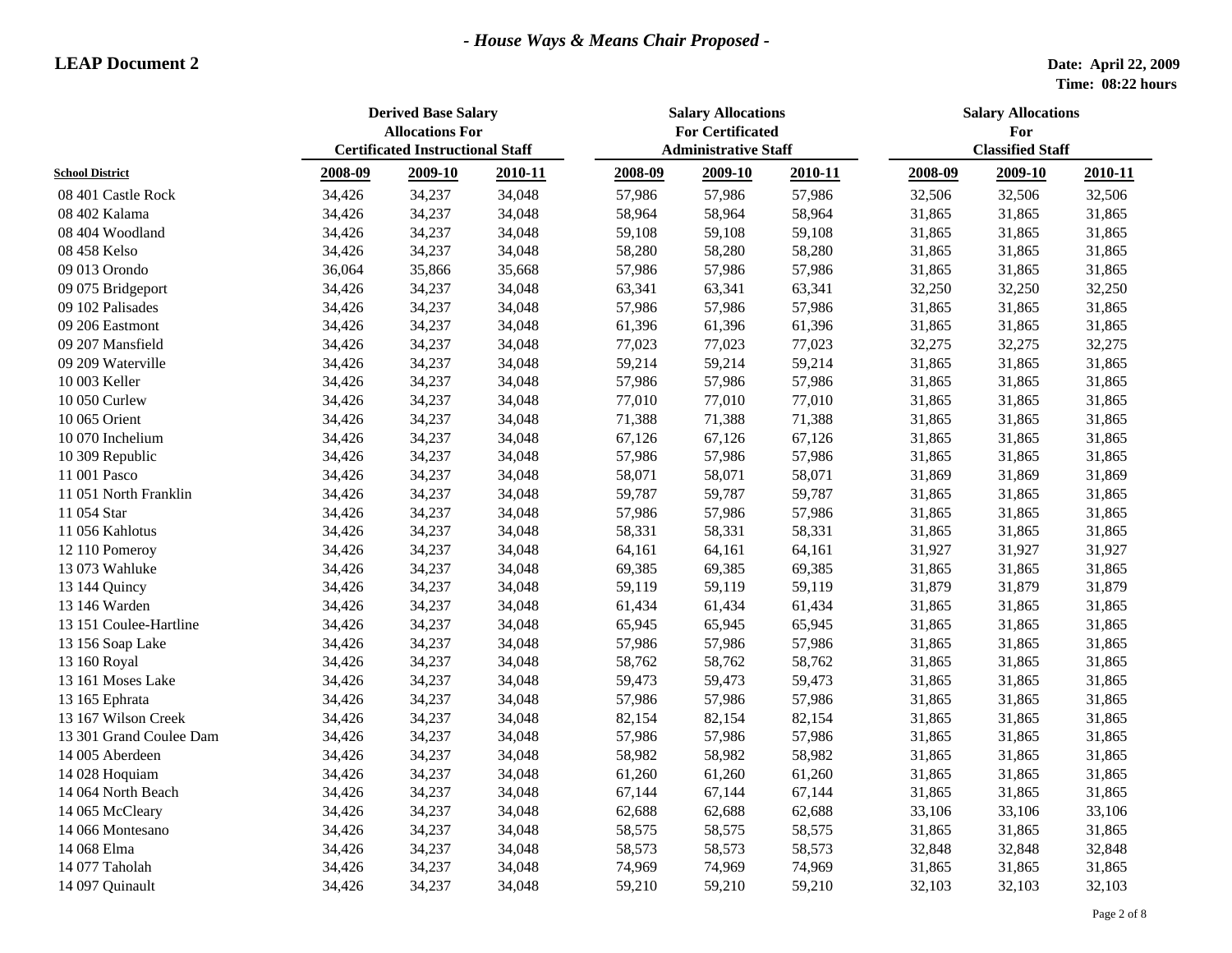|                          | <b>Derived Base Salary</b><br><b>Allocations For</b><br><b>Certificated Instructional Staff</b> |         |         | <b>Salary Allocations</b><br><b>For Certificated</b><br><b>Administrative Staff</b> |         |         | <b>Salary Allocations</b><br>For<br><b>Classified Staff</b> |         |         |
|--------------------------|-------------------------------------------------------------------------------------------------|---------|---------|-------------------------------------------------------------------------------------|---------|---------|-------------------------------------------------------------|---------|---------|
| <b>School District</b>   | 2008-09                                                                                         | 2009-10 | 2010-11 | 2008-09                                                                             | 2009-10 | 2010-11 | 2008-09                                                     | 2009-10 | 2010-11 |
| 14 099 Cosmopolis        | 34,426                                                                                          | 34,237  | 34,048  | 58,764                                                                              | 58,764  | 58,764  | 31,865                                                      | 31,865  | 31,865  |
| 14 104 Satsop            | 34,426                                                                                          | 34,237  | 34,048  | 57,986                                                                              | 57,986  | 57,986  | 31,865                                                      | 31,865  | 31,865  |
| 14 117 Wishkah Valley    | 34,426                                                                                          | 34,237  | 34,048  | 74,957                                                                              | 74,957  | 74,957  | 32,703                                                      | 32,703  | 32,703  |
| 14 172 Ocosta            | 34,426                                                                                          | 34,237  | 34,048  | 58,211                                                                              | 58,211  | 58,211  | 32,058                                                      | 32,058  | 32,058  |
| 14 400 Oakville          | 34,426                                                                                          | 34,237  | 34,048  | 80,458                                                                              | 80,458  | 80,458  | 32,869                                                      | 32,869  | 32,869  |
| 15 201 Oak Harbor        | 34,649                                                                                          | 34,459  | 34,269  | 57,986                                                                              | 57,986  | 57,986  | 31,865                                                      | 31,865  | 31,865  |
| 15 204 Coupeville        | 34,426                                                                                          | 34,237  | 34,048  | 57,986                                                                              | 57,986  | 57,986  | 31,865                                                      | 31,865  | 31,865  |
| 15 206 South Whidbey     | 34,426                                                                                          | 34,237  | 34,048  | 58,715                                                                              | 58,715  | 58,715  | 32,248                                                      | 32,248  | 32,248  |
| 16 020 Queets-Clearwater | 34,426                                                                                          | 34,237  | 34,048  | 60,460                                                                              | 60,460  | 60,460  | 32,102                                                      | 32,102  | 32,102  |
| 16 046 Brinnon           | 34,426                                                                                          | 34,237  | 34,048  | 57,986                                                                              | 57,986  | 57,986  | 31,865                                                      | 31,865  | 31,865  |
| 16 048 Quilcene          | 34,426                                                                                          | 34,237  | 34,048  | 81,039                                                                              | 81,039  | 81,039  | 31,865                                                      | 31,865  | 31,865  |
| 16 049 Chimacum          | 34,426                                                                                          | 34,237  | 34,048  | 60,404                                                                              | 60,404  | 60,404  | 32,575                                                      | 32,575  | 32,575  |
| 16 050 Port Townsend     | 34,426                                                                                          | 34,237  | 34,048  | 57,986                                                                              | 57,986  | 57,986  | 31,865                                                      | 31,865  | 31,865  |
| 17 001 Seattle           | 34,657                                                                                          | 34,467  | 34,277  | 59,929                                                                              | 59,929  | 59,929  | 36,777                                                      | 36,777  | 36,777  |
| 17 210 Federal Way       | 34,426                                                                                          | 34,237  | 34,048  | 57,986                                                                              | 57,986  | 57,986  | 31,865                                                      | 31,865  | 31,865  |
| 17 216 Enumclaw          | 34,426                                                                                          | 34,237  | 34,048  | 58,112                                                                              | 58,112  | 58,112  | 31,865                                                      | 31,865  | 31,865  |
| 17 400 Mercer Island     | 34,426                                                                                          | 34,237  | 34,048  | 63,219                                                                              | 63,219  | 63,219  | 32,131                                                      | 32,131  | 32,131  |
| 17 401 Highline          | 34,426                                                                                          | 34,237  | 34,048  | 62,466                                                                              | 62,466  | 62,466  | 31,865                                                      | 31,865  | 31,865  |
| 17 402 Vashon Island     | 34,426                                                                                          | 34,237  | 34,048  | 64,923                                                                              | 64,923  | 64,923  | 31,865                                                      | 31,865  | 31,865  |
| 17 403 Renton            | 34,426                                                                                          | 34,237  | 34,048  | 58,467                                                                              | 58,467  | 58,467  | 31,865                                                      | 31,865  | 31,865  |
| 17 404 Skykomish         | 34,426                                                                                          | 34,237  | 34,048  | 84,362                                                                              | 84,362  | 84,362  | 32,059                                                      | 32,059  | 32,059  |
| 17 405 Bellevue          | 34,426                                                                                          | 34,237  | 34,048  | 61,230                                                                              | 61,230  | 61,230  | 34,507                                                      | 34,507  | 34,507  |
| 17 406 Tukwila           | 34,426                                                                                          | 34,237  | 34,048  | 70,046                                                                              | 70,046  | 70,046  | 31,865                                                      | 31,865  | 31,865  |
| 17 407 Riverview         | 34,426                                                                                          | 34,237  | 34,048  | 62,317                                                                              | 62,317  | 62,317  | 31,865                                                      | 31,865  | 31,865  |
| 17 408 Auburn            | 34,426                                                                                          | 34,237  | 34,048  | 57,986                                                                              | 57,986  | 57,986  | 31,865                                                      | 31,865  | 31,865  |
| 17 409 Tahoma            | 34,426                                                                                          | 34,237  | 34,048  | 57,986                                                                              | 57,986  | 57,986  | 32,031                                                      | 32,031  | 32,031  |
| 17 410 Snoqualmie Valley | 34,426                                                                                          | 34,237  | 34,048  | 57,986                                                                              | 57,986  | 57,986  | 31,865                                                      | 31,865  | 31,865  |
| 17 411 Issaquah          | 34,426                                                                                          | 34,237  | 34,048  | 59,670                                                                              | 59,670  | 59,670  | 31,865                                                      | 31,865  | 31,865  |
| 17 412 Shoreline         | 34,426                                                                                          | 34,237  | 34,048  | 63,111                                                                              | 63,111  | 63,111  | 33,428                                                      | 33,428  | 33,428  |
| 17 414 Lake Washington   | 34,426                                                                                          | 34,237  | 34,048  | 61,164                                                                              | 61,164  | 61,164  | 31,865                                                      | 31,865  | 31,865  |
| 17 415 Kent              | 34,426                                                                                          | 34,237  | 34,048  | 57,986                                                                              | 57,986  | 57,986  | 31,865                                                      | 31,865  | 31,865  |
| 17 417 Northshore        | 35,856                                                                                          | 35,659  | 35,462  | 57,986                                                                              | 57,986  | 57,986  | 32,314                                                      | 32,314  | 32,314  |
| 18 100 Bremerton         | 34,426                                                                                          | 34,237  | 34,048  | 58,907                                                                              | 58,907  | 58,907  | 32,996                                                      | 32,996  | 32,996  |
| 18 303 Bainbridge Island | 34,426                                                                                          | 34,237  | 34,048  | 60,647                                                                              | 60,647  | 60,647  | 31,865                                                      | 31,865  | 31,865  |
| 18 400 North Kitsap      | 34,426                                                                                          | 34,237  | 34,048  | 58,181                                                                              | 58,181  | 58,181  | 32,342                                                      | 32,342  | 32,342  |
| 18 401 Central Kitsap    | 34,426                                                                                          | 34,237  | 34,048  | 57,986                                                                              | 57,986  | 57,986  | 31,865                                                      | 31,865  | 31,865  |
| 18 402 South Kitsap      | 34,426                                                                                          | 34,237  | 34,048  | 59,419                                                                              | 59,419  | 59,419  | 31,976                                                      | 31,976  | 31,976  |
| 19 007 Damman            | 34,426                                                                                          | 34,237  | 34,048  | 57,986                                                                              | 57,986  | 57,986  | 31,865                                                      | 31,865  | 31,865  |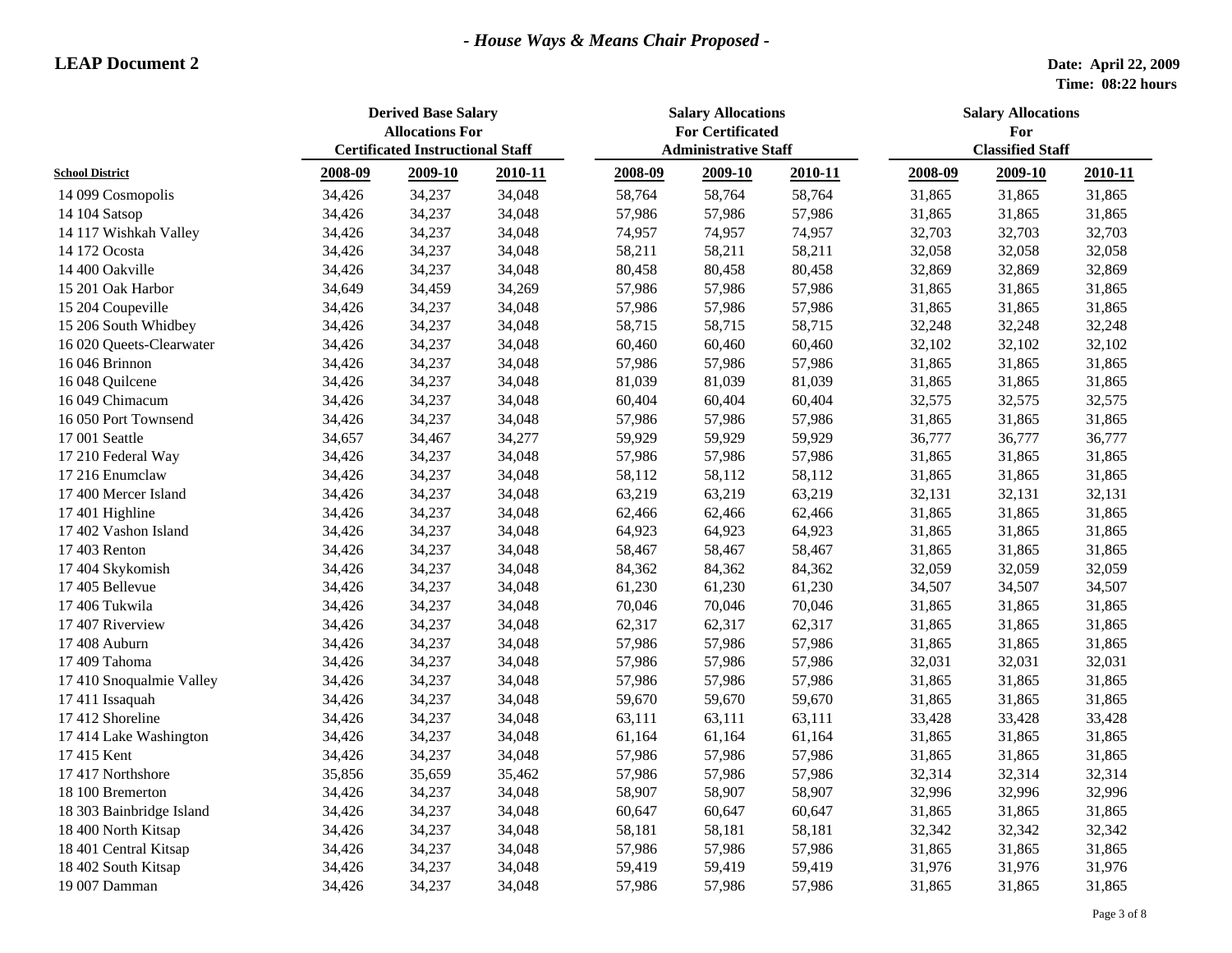| <b>Administrative Staff</b><br>2008-09<br>2009-10<br>2010-11<br>2008-09<br>2009-10<br>2010-11<br>2008-09<br>2009-10<br>2010-11<br><b>School District</b><br>34,237<br>34,048<br>57,986<br>57,986<br>31,865<br>19 028 Easton<br>34,426<br>57,986<br>31,865<br>31,865<br>34,237<br>34,048<br>58,100<br>32,688<br>19 400 Thorp<br>34,426<br>58,100<br>58,100<br>32,688<br>32,688<br>19 401 Ellensburg<br>34,426<br>34,237<br>34,048<br>59,295<br>59,295<br>59,295<br>31,865<br>31,865<br>31,865<br>19 403 Kittitas<br>34,237<br>34,048<br>59,385<br>59,385<br>31,865<br>34,426<br>59,385<br>31,865<br>31,865<br>19 404 Cle Elum-Roslyn<br>34,426<br>34,237<br>34,048<br>62,407<br>62,407<br>62,407<br>31,868<br>31,868<br>31,868<br>34,426<br>34,237<br>34,048<br>72,295<br>72,295<br>72,295<br>31,865<br>31,865<br>31,865<br>20 094 Wishram<br>34,426<br>34,237<br>34,048<br>72,251<br>72,251<br>72,251<br>31,865<br>31,865<br>31,865<br>20 203 Bickleton<br>34,237<br>34,048<br>57,986<br>57,986<br>57,986<br>31,865<br>20 215 Centerville<br>34,426<br>31,865<br>31,865<br>34,426<br>34,237<br>34,048<br>63,888<br>63,888<br>63,888<br>31,865<br>31,865<br>31,865<br>20 400 Trout Lake<br>34,426<br>34,237<br>34,048<br>64,353<br>31,865<br>31,865<br>20 401 Glenwood<br>31,865 | <b>Derived Base Salary</b><br><b>Allocations For</b><br><b>Certificated Instructional Staff</b> |  |  | <b>Salary Allocations</b><br><b>For Certificated</b> |        |  | <b>Salary Allocations</b><br>For<br><b>Classified Staff</b> |  |  |
|---------------------------------------------------------------------------------------------------------------------------------------------------------------------------------------------------------------------------------------------------------------------------------------------------------------------------------------------------------------------------------------------------------------------------------------------------------------------------------------------------------------------------------------------------------------------------------------------------------------------------------------------------------------------------------------------------------------------------------------------------------------------------------------------------------------------------------------------------------------------------------------------------------------------------------------------------------------------------------------------------------------------------------------------------------------------------------------------------------------------------------------------------------------------------------------------------------------------------------------------------------------------------------|-------------------------------------------------------------------------------------------------|--|--|------------------------------------------------------|--------|--|-------------------------------------------------------------|--|--|
|                                                                                                                                                                                                                                                                                                                                                                                                                                                                                                                                                                                                                                                                                                                                                                                                                                                                                                                                                                                                                                                                                                                                                                                                                                                                                 |                                                                                                 |  |  |                                                      |        |  |                                                             |  |  |
|                                                                                                                                                                                                                                                                                                                                                                                                                                                                                                                                                                                                                                                                                                                                                                                                                                                                                                                                                                                                                                                                                                                                                                                                                                                                                 |                                                                                                 |  |  |                                                      |        |  |                                                             |  |  |
|                                                                                                                                                                                                                                                                                                                                                                                                                                                                                                                                                                                                                                                                                                                                                                                                                                                                                                                                                                                                                                                                                                                                                                                                                                                                                 |                                                                                                 |  |  |                                                      |        |  |                                                             |  |  |
|                                                                                                                                                                                                                                                                                                                                                                                                                                                                                                                                                                                                                                                                                                                                                                                                                                                                                                                                                                                                                                                                                                                                                                                                                                                                                 |                                                                                                 |  |  |                                                      |        |  |                                                             |  |  |
|                                                                                                                                                                                                                                                                                                                                                                                                                                                                                                                                                                                                                                                                                                                                                                                                                                                                                                                                                                                                                                                                                                                                                                                                                                                                                 |                                                                                                 |  |  |                                                      |        |  |                                                             |  |  |
|                                                                                                                                                                                                                                                                                                                                                                                                                                                                                                                                                                                                                                                                                                                                                                                                                                                                                                                                                                                                                                                                                                                                                                                                                                                                                 |                                                                                                 |  |  |                                                      |        |  |                                                             |  |  |
|                                                                                                                                                                                                                                                                                                                                                                                                                                                                                                                                                                                                                                                                                                                                                                                                                                                                                                                                                                                                                                                                                                                                                                                                                                                                                 |                                                                                                 |  |  |                                                      |        |  |                                                             |  |  |
|                                                                                                                                                                                                                                                                                                                                                                                                                                                                                                                                                                                                                                                                                                                                                                                                                                                                                                                                                                                                                                                                                                                                                                                                                                                                                 |                                                                                                 |  |  |                                                      |        |  |                                                             |  |  |
|                                                                                                                                                                                                                                                                                                                                                                                                                                                                                                                                                                                                                                                                                                                                                                                                                                                                                                                                                                                                                                                                                                                                                                                                                                                                                 |                                                                                                 |  |  |                                                      |        |  |                                                             |  |  |
|                                                                                                                                                                                                                                                                                                                                                                                                                                                                                                                                                                                                                                                                                                                                                                                                                                                                                                                                                                                                                                                                                                                                                                                                                                                                                 |                                                                                                 |  |  |                                                      |        |  |                                                             |  |  |
|                                                                                                                                                                                                                                                                                                                                                                                                                                                                                                                                                                                                                                                                                                                                                                                                                                                                                                                                                                                                                                                                                                                                                                                                                                                                                 |                                                                                                 |  |  |                                                      |        |  |                                                             |  |  |
|                                                                                                                                                                                                                                                                                                                                                                                                                                                                                                                                                                                                                                                                                                                                                                                                                                                                                                                                                                                                                                                                                                                                                                                                                                                                                 |                                                                                                 |  |  | 64,353                                               | 64,353 |  |                                                             |  |  |
| 69,919<br>34,426<br>34,237<br>34,048<br>69,919<br>69,919<br>31,865<br>31,865<br>31,865<br>20 402 Klickitat                                                                                                                                                                                                                                                                                                                                                                                                                                                                                                                                                                                                                                                                                                                                                                                                                                                                                                                                                                                                                                                                                                                                                                      |                                                                                                 |  |  |                                                      |        |  |                                                             |  |  |
| 34,048<br>57,986<br>20 403 Roosevelt<br>34,426<br>34,237<br>57,986<br>57,986<br>31,865<br>31,865<br>31,865                                                                                                                                                                                                                                                                                                                                                                                                                                                                                                                                                                                                                                                                                                                                                                                                                                                                                                                                                                                                                                                                                                                                                                      |                                                                                                 |  |  |                                                      |        |  |                                                             |  |  |
| 31,865<br>20 404 Goldendale<br>34,426<br>34,237<br>34,048<br>57,986<br>57,986<br>57,986<br>31,865<br>31,865                                                                                                                                                                                                                                                                                                                                                                                                                                                                                                                                                                                                                                                                                                                                                                                                                                                                                                                                                                                                                                                                                                                                                                     |                                                                                                 |  |  |                                                      |        |  |                                                             |  |  |
| 34,237<br>34,048<br>31,865<br>20 405 White Salmon<br>34,426<br>65,407<br>65,407<br>65,407<br>31,865<br>31,865                                                                                                                                                                                                                                                                                                                                                                                                                                                                                                                                                                                                                                                                                                                                                                                                                                                                                                                                                                                                                                                                                                                                                                   |                                                                                                 |  |  |                                                      |        |  |                                                             |  |  |
| 34,237<br>34,048<br>31,865<br>20 406 Lyle<br>34,426<br>65,681<br>65,681<br>65,681<br>31,865<br>31,865                                                                                                                                                                                                                                                                                                                                                                                                                                                                                                                                                                                                                                                                                                                                                                                                                                                                                                                                                                                                                                                                                                                                                                           |                                                                                                 |  |  |                                                      |        |  |                                                             |  |  |
| 31,920<br>34,426<br>34,237<br>34,048<br>67,181<br>67,181<br>67,181<br>31,920<br>31,920<br>21 014 Napavine                                                                                                                                                                                                                                                                                                                                                                                                                                                                                                                                                                                                                                                                                                                                                                                                                                                                                                                                                                                                                                                                                                                                                                       |                                                                                                 |  |  |                                                      |        |  |                                                             |  |  |
| 21 036 Evaline<br>34,426<br>34,237<br>34,048<br>57,986<br>57,986<br>57,986<br>31,865<br>31,865<br>31,865                                                                                                                                                                                                                                                                                                                                                                                                                                                                                                                                                                                                                                                                                                                                                                                                                                                                                                                                                                                                                                                                                                                                                                        |                                                                                                 |  |  |                                                      |        |  |                                                             |  |  |
| 34,237<br>34,048<br>64,482<br>31,865<br>21 206 Mossyrock<br>34,426<br>64,482<br>64,482<br>31,865<br>31,865                                                                                                                                                                                                                                                                                                                                                                                                                                                                                                                                                                                                                                                                                                                                                                                                                                                                                                                                                                                                                                                                                                                                                                      |                                                                                                 |  |  |                                                      |        |  |                                                             |  |  |
| 34,237<br>34,048<br>62,274<br>62,274<br>32,096<br>32,096<br>21 214 Morton<br>34,426<br>62,274<br>32,096                                                                                                                                                                                                                                                                                                                                                                                                                                                                                                                                                                                                                                                                                                                                                                                                                                                                                                                                                                                                                                                                                                                                                                         |                                                                                                 |  |  |                                                      |        |  |                                                             |  |  |
| 67,899<br>21 226 Adna<br>34,426<br>34,237<br>34,048<br>67,899<br>67,899<br>31,865<br>31,865<br>31,865                                                                                                                                                                                                                                                                                                                                                                                                                                                                                                                                                                                                                                                                                                                                                                                                                                                                                                                                                                                                                                                                                                                                                                           |                                                                                                 |  |  |                                                      |        |  |                                                             |  |  |
| 21 232 Winlock<br>34,426<br>34,237<br>34,048<br>60,978<br>60,978<br>60,978<br>31,865<br>31,865<br>31,865                                                                                                                                                                                                                                                                                                                                                                                                                                                                                                                                                                                                                                                                                                                                                                                                                                                                                                                                                                                                                                                                                                                                                                        |                                                                                                 |  |  |                                                      |        |  |                                                             |  |  |
| 21 234 Boistfort<br>34,426<br>34,237<br>34,048<br>60,078<br>60,078<br>60,078<br>31,865<br>31,865<br>31,865                                                                                                                                                                                                                                                                                                                                                                                                                                                                                                                                                                                                                                                                                                                                                                                                                                                                                                                                                                                                                                                                                                                                                                      |                                                                                                 |  |  |                                                      |        |  |                                                             |  |  |
| 21 237 Toledo<br>34,426<br>34,237<br>34,048<br>60,550<br>60,550<br>60,550<br>31,865<br>31,865<br>31,865                                                                                                                                                                                                                                                                                                                                                                                                                                                                                                                                                                                                                                                                                                                                                                                                                                                                                                                                                                                                                                                                                                                                                                         |                                                                                                 |  |  |                                                      |        |  |                                                             |  |  |
| 34,426<br>34,237<br>34,048<br>59,418<br>59,418<br>31,865<br>31,865<br>31,865<br>21 300 Onalaska<br>59,418                                                                                                                                                                                                                                                                                                                                                                                                                                                                                                                                                                                                                                                                                                                                                                                                                                                                                                                                                                                                                                                                                                                                                                       |                                                                                                 |  |  |                                                      |        |  |                                                             |  |  |
| 66,684<br>21 301 Pe Ell<br>34,426<br>34,237<br>34,048<br>66,684<br>66,684<br>32,471<br>32,471<br>32,471                                                                                                                                                                                                                                                                                                                                                                                                                                                                                                                                                                                                                                                                                                                                                                                                                                                                                                                                                                                                                                                                                                                                                                         |                                                                                                 |  |  |                                                      |        |  |                                                             |  |  |
| 21 302 Chehalis<br>34,426<br>34,237<br>34,048<br>57,986<br>57,986<br>57,986<br>31,865<br>31,865<br>31,865                                                                                                                                                                                                                                                                                                                                                                                                                                                                                                                                                                                                                                                                                                                                                                                                                                                                                                                                                                                                                                                                                                                                                                       |                                                                                                 |  |  |                                                      |        |  |                                                             |  |  |
| 34,426<br>34,237<br>34,048<br>58,538<br>58,538<br>58,538<br>31,865<br>31,865<br>31,865<br>21 303 White Pass                                                                                                                                                                                                                                                                                                                                                                                                                                                                                                                                                                                                                                                                                                                                                                                                                                                                                                                                                                                                                                                                                                                                                                     |                                                                                                 |  |  |                                                      |        |  |                                                             |  |  |
| 34,426<br>34,237<br>34,048<br>63,071<br>63,071<br>31,865<br>21 401 Centralia<br>63,071<br>31,865<br>31,865                                                                                                                                                                                                                                                                                                                                                                                                                                                                                                                                                                                                                                                                                                                                                                                                                                                                                                                                                                                                                                                                                                                                                                      |                                                                                                 |  |  |                                                      |        |  |                                                             |  |  |
| 34,237<br>34,048<br>66,073<br>66,073<br>66,073<br>31,998<br>31,998<br>31,998<br>22 008 Sprague<br>34,426                                                                                                                                                                                                                                                                                                                                                                                                                                                                                                                                                                                                                                                                                                                                                                                                                                                                                                                                                                                                                                                                                                                                                                        |                                                                                                 |  |  |                                                      |        |  |                                                             |  |  |
| 22 009 Reardan-Edwall<br>34,426<br>34,237<br>34,048<br>59,314<br>59,314<br>31,865<br>31,865<br>59,314<br>31,865                                                                                                                                                                                                                                                                                                                                                                                                                                                                                                                                                                                                                                                                                                                                                                                                                                                                                                                                                                                                                                                                                                                                                                 |                                                                                                 |  |  |                                                      |        |  |                                                             |  |  |
| 34,426<br>34,237<br>34,048<br>75,237<br>75,237<br>75,237<br>31,865<br>31,865<br>22 017 Almira<br>31,865                                                                                                                                                                                                                                                                                                                                                                                                                                                                                                                                                                                                                                                                                                                                                                                                                                                                                                                                                                                                                                                                                                                                                                         |                                                                                                 |  |  |                                                      |        |  |                                                             |  |  |
| 34,426<br>34,237<br>34,048<br>74,630<br>31,865<br>22 073 Creston<br>74,630<br>74,630<br>31,865<br>31,865                                                                                                                                                                                                                                                                                                                                                                                                                                                                                                                                                                                                                                                                                                                                                                                                                                                                                                                                                                                                                                                                                                                                                                        |                                                                                                 |  |  |                                                      |        |  |                                                             |  |  |
| 62,464<br>31,865<br>22 105 Odessa<br>34,426<br>34,237<br>34,048<br>62,464<br>62,464<br>31,865<br>31,865                                                                                                                                                                                                                                                                                                                                                                                                                                                                                                                                                                                                                                                                                                                                                                                                                                                                                                                                                                                                                                                                                                                                                                         |                                                                                                 |  |  |                                                      |        |  |                                                             |  |  |
| 34,426<br>34,237<br>34,048<br>71,759<br>31,865<br>22 200 Wilbur<br>71,759<br>71,759<br>31,865<br>31,865                                                                                                                                                                                                                                                                                                                                                                                                                                                                                                                                                                                                                                                                                                                                                                                                                                                                                                                                                                                                                                                                                                                                                                         |                                                                                                 |  |  |                                                      |        |  |                                                             |  |  |
| 34,237<br>34,048<br>84,362<br>84,362<br>84,362<br>31,865<br>22 204 Harrington<br>34,426<br>31,865<br>31,865                                                                                                                                                                                                                                                                                                                                                                                                                                                                                                                                                                                                                                                                                                                                                                                                                                                                                                                                                                                                                                                                                                                                                                     |                                                                                                 |  |  |                                                      |        |  |                                                             |  |  |
| 63,534<br>22 207 Davenport<br>34,426<br>34,237<br>34,048<br>63,534<br>63,534<br>31,865<br>31,865<br>31,865                                                                                                                                                                                                                                                                                                                                                                                                                                                                                                                                                                                                                                                                                                                                                                                                                                                                                                                                                                                                                                                                                                                                                                      |                                                                                                 |  |  |                                                      |        |  |                                                             |  |  |
| 23 042 Southside<br>34,945<br>34,753<br>34,561<br>57,986<br>57,986<br>57,986<br>31,865<br>31,865<br>31,865                                                                                                                                                                                                                                                                                                                                                                                                                                                                                                                                                                                                                                                                                                                                                                                                                                                                                                                                                                                                                                                                                                                                                                      |                                                                                                 |  |  |                                                      |        |  |                                                             |  |  |
| 23 054 Grapeview<br>34,426<br>34,237<br>34,048<br>62,789<br>62,789<br>62,789<br>31,865<br>31,865<br>31,865                                                                                                                                                                                                                                                                                                                                                                                                                                                                                                                                                                                                                                                                                                                                                                                                                                                                                                                                                                                                                                                                                                                                                                      |                                                                                                 |  |  |                                                      |        |  |                                                             |  |  |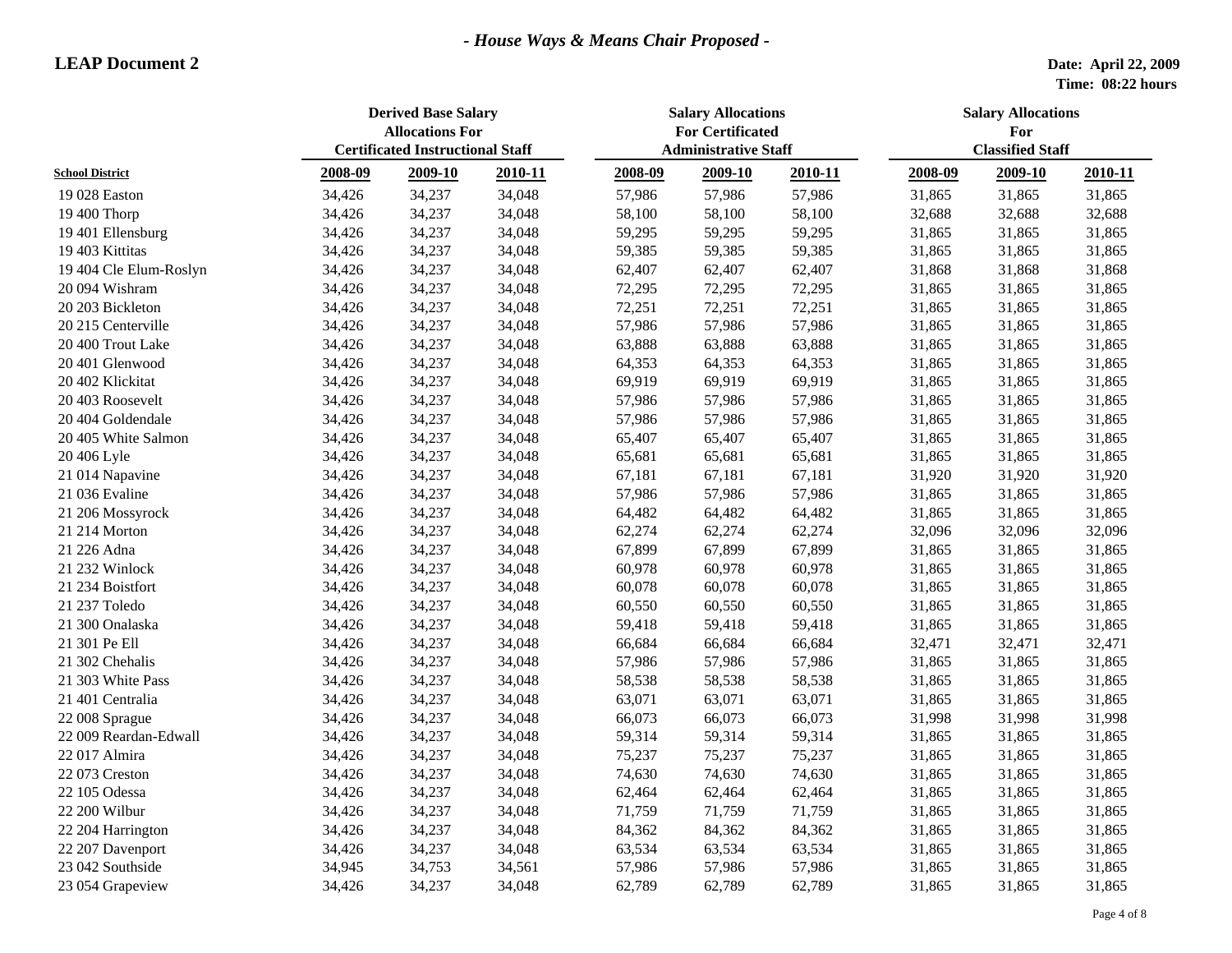|                                   | <b>Derived Base Salary</b><br><b>Allocations For</b><br><b>Certificated Instructional Staff</b> |         |         | <b>Salary Allocations</b><br><b>For Certificated</b><br><b>Administrative Staff</b> |         |         | <b>Salary Allocations</b><br>For<br><b>Classified Staff</b> |         |         |
|-----------------------------------|-------------------------------------------------------------------------------------------------|---------|---------|-------------------------------------------------------------------------------------|---------|---------|-------------------------------------------------------------|---------|---------|
| <b>School District</b>            | 2008-09                                                                                         | 2009-10 | 2010-11 | 2008-09                                                                             | 2009-10 | 2010-11 | 2008-09                                                     | 2009-10 | 2010-11 |
| 23 309 Shelton                    | 34,426                                                                                          | 34,237  | 34,048  | 60,614                                                                              | 60,614  | 60,614  | 31,970                                                      | 31,970  | 31,970  |
| 23 311 Mary M. Knight             | 34,426                                                                                          | 34,237  | 34,048  | 74,275                                                                              | 74,275  | 74,275  | 32,404                                                      | 32,404  | 32,404  |
| 23 402 Pioneer                    | 34,426                                                                                          | 34,237  | 34,048  | 57,986                                                                              | 57,986  | 57,986  | 31,865                                                      | 31,865  | 31,865  |
| 23 403 North Mason                | 34,426                                                                                          | 34,237  | 34,048  | 57,986                                                                              | 57,986  | 57,986  | 31,887                                                      | 31,887  | 31,887  |
| 23 404 Hood Canal                 | 34,426                                                                                          | 34,237  | 34,048  | 60,547                                                                              | 60,547  | 60,547  | 33,083                                                      | 33,083  | 33,083  |
| 24 014 Nespelem                   | 34,426                                                                                          | 34,237  | 34,048  | 68,082                                                                              | 68,082  | 68,082  | 31,865                                                      | 31,865  | 31,865  |
| 24 019 Omak                       | 34,426                                                                                          | 34,237  | 34,048  | 63,022                                                                              | 63,022  | 63,022  | 31,865                                                      | 31,865  | 31,865  |
| 24 105 Okanogan                   | 34,426                                                                                          | 34,237  | 34,048  | 59,660                                                                              | 59,660  | 59,660  | 32,243                                                      | 32,243  | 32,243  |
| 24 111 Brewster                   | 34,426                                                                                          | 34,237  | 34,048  | 58,977                                                                              | 58,977  | 58,977  | 31,934                                                      | 31,934  | 31,934  |
| 24 122 Pateros                    | 34,426                                                                                          | 34,237  | 34,048  | 59,243                                                                              | 59,243  | 59,243  | 31,865                                                      | 31,865  | 31,865  |
| 24 350 Methow Valley              | 34,426                                                                                          | 34,237  | 34,048  | 71,502                                                                              | 71,502  | 71,502  | 32,062                                                      | 32,062  | 32,062  |
| 24 404 Tonasket                   | 34,426                                                                                          | 34,237  | 34,048  | 60,999                                                                              | 60,999  | 60,999  | 31,865                                                      | 31,865  | 31,865  |
| 24 410 Oroville                   | 34,426                                                                                          | 34,237  | 34,048  | 58,459                                                                              | 58,459  | 58,459  | 32,521                                                      | 32,521  | 32,521  |
|                                   |                                                                                                 | 34,237  |         |                                                                                     |         | 65,376  |                                                             |         |         |
| 25 101 Ocean Beach                | 34,426                                                                                          | 34,237  | 34,048  | 65,376                                                                              | 65,376  |         | 31,865                                                      | 31,865  | 31,865  |
| 25 116 Raymond                    | 34,426                                                                                          |         | 34,048  | 60,382                                                                              | 60,382  | 60,382  | 31,865                                                      | 31,865  | 31,865  |
| 25 118 South Bend                 | 34,426                                                                                          | 34,237  | 34,048  | 57,986                                                                              | 57,986  | 57,986  | 31,865                                                      | 31,865  | 31,865  |
| 25 155 Naselle-Grays River Valley | 34,426                                                                                          | 34,237  | 34,048  | 69,228                                                                              | 69,228  | 69,228  | 31,865                                                      | 31,865  | 31,865  |
| 25 160 Willapa Valley             | 34,426                                                                                          | 34,237  | 34,048  | 57,986                                                                              | 57,986  | 57,986  | 31,865                                                      | 31,865  | 31,865  |
| 25 200 North River                | 34,426                                                                                          | 34,237  | 34,048  | 66,044                                                                              | 66,044  | 66,044  | 31,865                                                      | 31,865  | 31,865  |
| 26 056 Newport                    | 34,426                                                                                          | 34,237  | 34,048  | 58,054                                                                              | 58,054  | 58,054  | 31,865                                                      | 31,865  | 31,865  |
| 26 059 Cusick                     | 34,426                                                                                          | 34,237  | 34,048  | 73,258                                                                              | 73,258  | 73,258  | 31,865                                                      | 31,865  | 31,865  |
| 26 070 Selkirk                    | 34,426                                                                                          | 34,237  | 34,048  | 57,986                                                                              | 57,986  | 57,986  | 31,865                                                      | 31,865  | 31,865  |
| 27 001 Steilacoom Historical      | 34,426                                                                                          | 34,237  | 34,048  | 59,980                                                                              | 59,980  | 59,980  | 32,042                                                      | 32,042  | 32,042  |
| 27 003 Puyallup                   | 35,119                                                                                          | 34,926  | 34,733  | 57,986                                                                              | 57,986  | 57,986  | 31,865                                                      | 31,865  | 31,865  |
| 27 010 Tacoma                     | 34,426                                                                                          | 34,237  | 34,048  | 57,986                                                                              | 57,986  | 57,986  | 34,954                                                      | 34,954  | 34,954  |
| 27 019 Carbonado                  | 34,426                                                                                          | 34,237  | 34,048  | 70,811                                                                              | 70,811  | 70,811  | 31,865                                                      | 31,865  | 31,865  |
| 27 083 University Place           | 34,426                                                                                          | 34,237  | 34,048  | 57,986                                                                              | 57,986  | 57,986  | 31,865                                                      | 31,865  | 31,865  |
| 27 320 Sumner                     | 34,426                                                                                          | 34,237  | 34,048  | 59,194                                                                              | 59,194  | 59,194  | 31,865                                                      | 31,865  | 31,865  |
| 27 343 Dieringer                  | 34,426                                                                                          | 34,237  | 34,048  | 63,424                                                                              | 63,424  | 63,424  | 31,865                                                      | 31,865  | 31,865  |
| 27 344 Orting                     | 34,426                                                                                          | 34,237  | 34,048  | 59,699                                                                              | 59,699  | 59,699  | 31,865                                                      | 31,865  | 31,865  |
| 27 400 Clover Park                | 34,426                                                                                          | 34,237  | 34,048  | 59,385                                                                              | 59,385  | 59,385  | 31,865                                                      | 31,865  | 31,865  |
| 27 401 Peninsula                  | 34,426                                                                                          | 34,237  | 34,048  | 60,877                                                                              | 60,877  | 60,877  | 31,881                                                      | 31,881  | 31,881  |
| 27 402 Franklin Pierce            | 34,426                                                                                          | 34,237  | 34,048  | 62,765                                                                              | 62,765  | 62,765  | 31,865                                                      | 31,865  | 31,865  |
| 27 403 Bethel                     | 34,426                                                                                          | 34,237  | 34,048  | 59,840                                                                              | 59,840  | 59,840  | 31,865                                                      | 31,865  | 31,865  |
| 27 404 Eatonville                 | 34,426                                                                                          | 34,237  | 34,048  | 57,986                                                                              | 57,986  | 57,986  | 31,865                                                      | 31,865  | 31,865  |
| 27 416 White River                | 34,426                                                                                          | 34,237  | 34,048  | 58,023                                                                              | 58,023  | 58,023  | 31,865                                                      | 31,865  | 31,865  |
| 27 417 Fife                       | 34,426                                                                                          | 34,237  | 34,048  | 60,570                                                                              | 60,570  | 60,570  | 31,865                                                      | 31,865  | 31,865  |
| 28 010 Shaw Island                | 35,083                                                                                          | 34,890  | 34,697  | 57,986                                                                              | 57,986  | 57,986  | 33,729                                                      | 33,729  | 33,729  |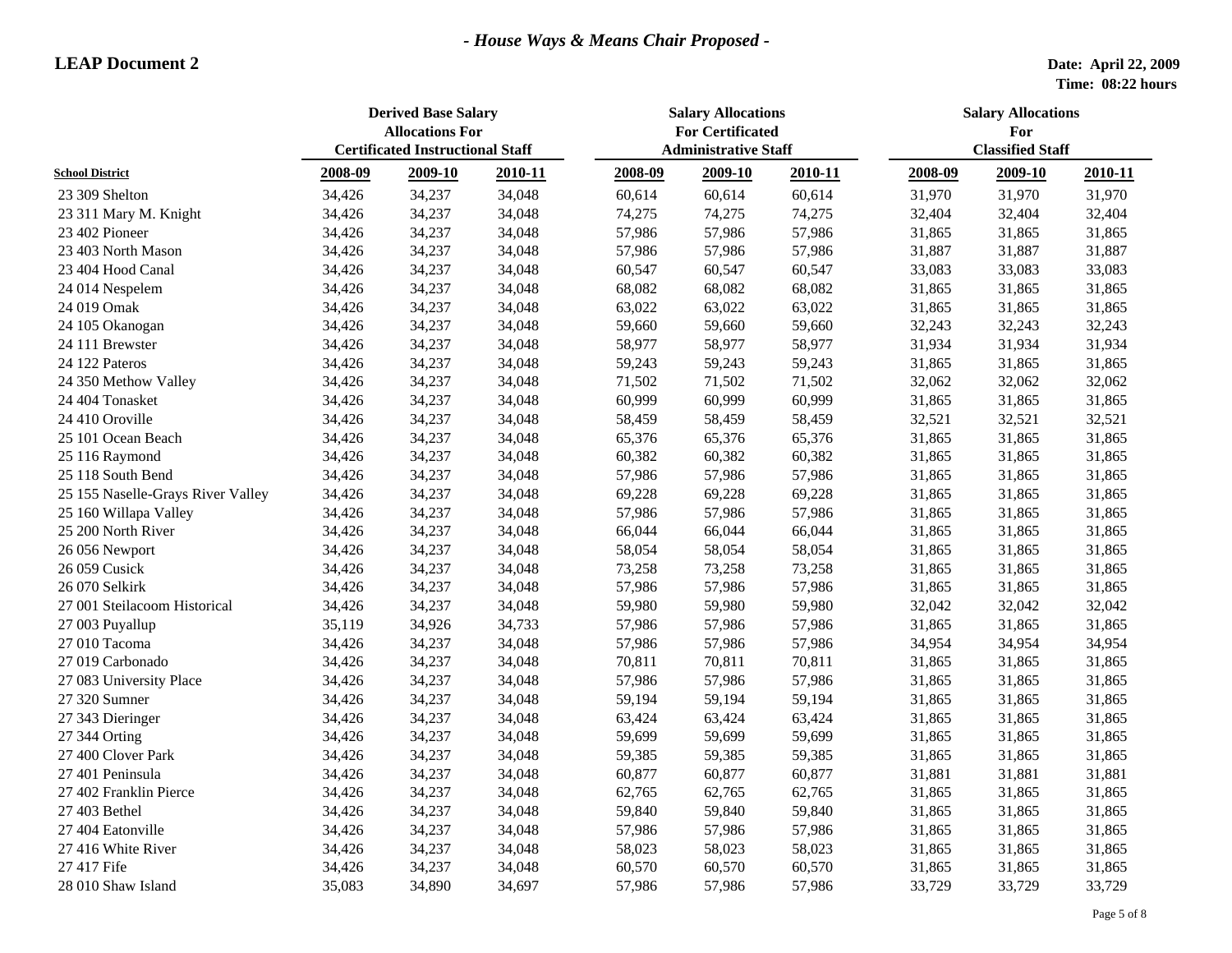|                              | <b>Derived Base Salary</b><br><b>Allocations For</b> |                                         |         | <b>Salary Allocations</b><br><b>For Certificated</b> |                             |         | <b>Salary Allocations</b><br>For |                         |         |  |
|------------------------------|------------------------------------------------------|-----------------------------------------|---------|------------------------------------------------------|-----------------------------|---------|----------------------------------|-------------------------|---------|--|
| <b>School District</b>       |                                                      | <b>Certificated Instructional Staff</b> |         |                                                      | <b>Administrative Staff</b> |         |                                  | <b>Classified Staff</b> |         |  |
|                              | 2008-09                                              | 2009-10                                 | 2010-11 | 2008-09                                              | 2009-10                     | 2010-11 | 2008-09                          | 2009-10                 | 2010-11 |  |
| 28 137 Orcas Island          | 34,426                                               | 34,237                                  | 34,048  | 57,986                                               | 57,986                      | 57,986  | 31,949                           | 31,949                  | 31,949  |  |
| 28 144 Lopez Island          | 34,799                                               | 34,608                                  | 34,417  | 62,762                                               | 62,762                      | 62,762  | 31,865                           | 31,865                  | 31,865  |  |
| 28 149 San Juan Island       | 34,426                                               | 34,237                                  | 34,048  | 61,424                                               | 61,424                      | 61,424  | 31,865                           | 31,865                  | 31,865  |  |
| 29 011 Concrete              | 34,426                                               | 34,237                                  | 34,048  | 63,854                                               | 63,854                      | 63,854  | 31,865                           | 31,865                  | 31,865  |  |
| 29 100 Burlington-Edison     | 34,426                                               | 34,237                                  | 34,048  | 58,695                                               | 58,695                      | 58,695  | 31,865                           | 31,865                  | 31,865  |  |
| 29 101 Sedro-Woolley         | 34,426                                               | 34,237                                  | 34,048  | 57,986                                               | 57,986                      | 57,986  | 31,962                           | 31,962                  | 31,962  |  |
| 29 103 Anacortes             | 34,426                                               | 34,237                                  | 34,048  | 59,811                                               | 59,811                      | 59,811  | 31,865                           | 31,865                  | 31,865  |  |
| 29 311 La Conner             | 34,426                                               | 34,237                                  | 34,048  | 65,753                                               | 65,753                      | 65,753  | 31,865                           | 31,865                  | 31,865  |  |
| 29 317 Conway                | 34,426                                               | 34,237                                  | 34,048  | 62,653                                               | 62,653                      | 62,653  | 31,865                           | 31,865                  | 31,865  |  |
| 29 320 Mount Vernon          | 34,426                                               | 34,237                                  | 34,048  | 57,986                                               | 57,986                      | 57,986  | 31,865                           | 31,865                  | 31,865  |  |
| 30 002 Skamania              | 34,426                                               | 34,237                                  | 34,048  | 73,130                                               | 73,130                      | 73,130  | 33,930                           | 33,930                  | 33,930  |  |
| 30 029 Mount Pleasant        | 34,426                                               | 34,237                                  | 34,048  | 57,986                                               | 57,986                      | 57,986  | 35,213                           | 35,213                  | 35,213  |  |
| 30 031 Mill A                | 34,426                                               | 34,237                                  | 34,048  | 57,986                                               | 57,986                      | 57,986  | 32,337                           | 32,337                  | 32,337  |  |
| 30 303 Stevenson-Carson      | 34,426                                               | 34,237                                  | 34,048  | 58,725                                               | 58,725                      | 58,725  | 31,865                           | 31,865                  | 31,865  |  |
| 31 002 Everett               | 36,135                                               | 35,936                                  | 35,737  | 62,536                                               | 62,536                      | 62,536  | 33,539                           | 33,539                  | 33,539  |  |
| 31 004 Lake Stevens          | 34,426                                               | 34,237                                  | 34,048  | 64,822                                               | 64,822                      | 64,822  | 31,865                           | 31,865                  | 31,865  |  |
| 31 006 Mukilteo              | 34,836                                               | 34,645                                  | 34,454  | 61,326                                               | 61,326                      | 61,326  | 31,865                           | 31,865                  | 31,865  |  |
| 31 015 Edmonds               | 34,426                                               | 34,237                                  | 34,048  | 60,403                                               | 60,403                      | 60,403  | 31,865                           | 31,865                  | 31,865  |  |
| 31 016 Arlington             | 34,426                                               | 34,237                                  | 34,048  | 58,653                                               | 58,653                      | 58,653  | 31,865                           | 31,865                  | 31,865  |  |
| 31 025 Marysville            | 35,751                                               | 35,555                                  | 35,359  | 58,169                                               | 58,169                      | 58,169  | 31,865                           | 31,865                  | 31,865  |  |
| 31 063 Index                 | 34,426                                               | 34,237                                  | 34,048  | 57,986                                               | 57,986                      | 57,986  | 31,865                           | 31,865                  | 31,865  |  |
| 31 103 Monroe                | 34,426                                               | 34,237                                  | 34,048  | 60,406                                               | 60,406                      | 60,406  | 31,865                           | 31,865                  | 31,865  |  |
| 31 201 Snohomish             | 34,426                                               | 34,237                                  | 34,048  | 61,664                                               | 61,664                      | 61,664  | 31,865                           | 31,865                  | 31,865  |  |
| 31 306 Lakewood              | 34,426                                               | 34,237                                  | 34,048  | 57,986                                               | 57,986                      | 57,986  | 31,865                           | 31,865                  | 31,865  |  |
| 31 311 Sultan                | 34,426                                               | 34,237                                  | 34,048  | 57,986                                               | 57,986                      | 57,986  | 31,865                           | 31,865                  | 31,865  |  |
| 31 330 Darrington            | 34,426                                               | 34,237                                  | 34,048  | 67,586                                               | 67,586                      | 67,586  | 31,865                           | 31,865                  | 31,865  |  |
| 31 332 Granite Falls         | 34,426                                               | 34,237                                  | 34,048  | 58,099                                               | 58,099                      | 58,099  | 31,865                           | 31,865                  | 31,865  |  |
| 31 401 Stanwood              | 34,426                                               | 34,237                                  | 34,048  | 57,986                                               | 57,986                      | 57,986  | 31,865                           | 31,865                  | 31,865  |  |
| 32 081 Spokane               | 34,426                                               | 34,237                                  | 34,048  | 57,986                                               | 57,986                      | 57,986  | 31,865                           | 31,865                  | 31,865  |  |
| 32 123 Orchard Prairie       | 34,426                                               | 34,237                                  | 34,048  | 57,986                                               | 57,986                      | 57,986  | 31,865                           | 31,865                  | 31,865  |  |
| 32 312 Great Northern        | 34,426                                               | 34,237                                  | 34,048  | 57,986                                               | 57,986                      | 57,986  | 31,865                           | 31,865                  | 31,865  |  |
| 32 325 Nine Mile Falls       | 34,426                                               | 34,237                                  | 34,048  | 63,998                                               | 63,998                      | 63,998  | 31,865                           | 31,865                  | 31,865  |  |
| 32 326 Medical Lake          | 34,426                                               | 34,237                                  | 34,048  | 57,986                                               | 57,986                      | 57,986  | 31,865                           | 31,865                  | 31,865  |  |
| 32 354 Mead                  | 34,426                                               | 34,237                                  | 34,048  | 57,986                                               | 57,986                      | 57,986  | 31,865                           | 31,865                  | 31,865  |  |
| 32 356 Central Valley        | 34,426                                               | 34,237                                  | 34,048  | 57,986                                               | 57,986                      | 57,986  | 32,206                           | 32,206                  | 32,206  |  |
| 32 358 Freeman               | 34,426                                               | 34,237                                  | 34,048  | 57,986                                               | 57,986                      | 57,986  | 31,919                           | 31,919                  | 31,919  |  |
| 32 360 Cheney                | 34,426                                               | 34,237                                  | 34,048  | 59,525                                               | 59,525                      | 59,525  | 31,865                           | 31,865                  | 31,865  |  |
| 32 361 East Valley (Spokane) | 34,426                                               | 34,237                                  | 34,048  | 57,986                                               | 57,986                      | 57,986  | 31,865                           | 31,865                  | 31,865  |  |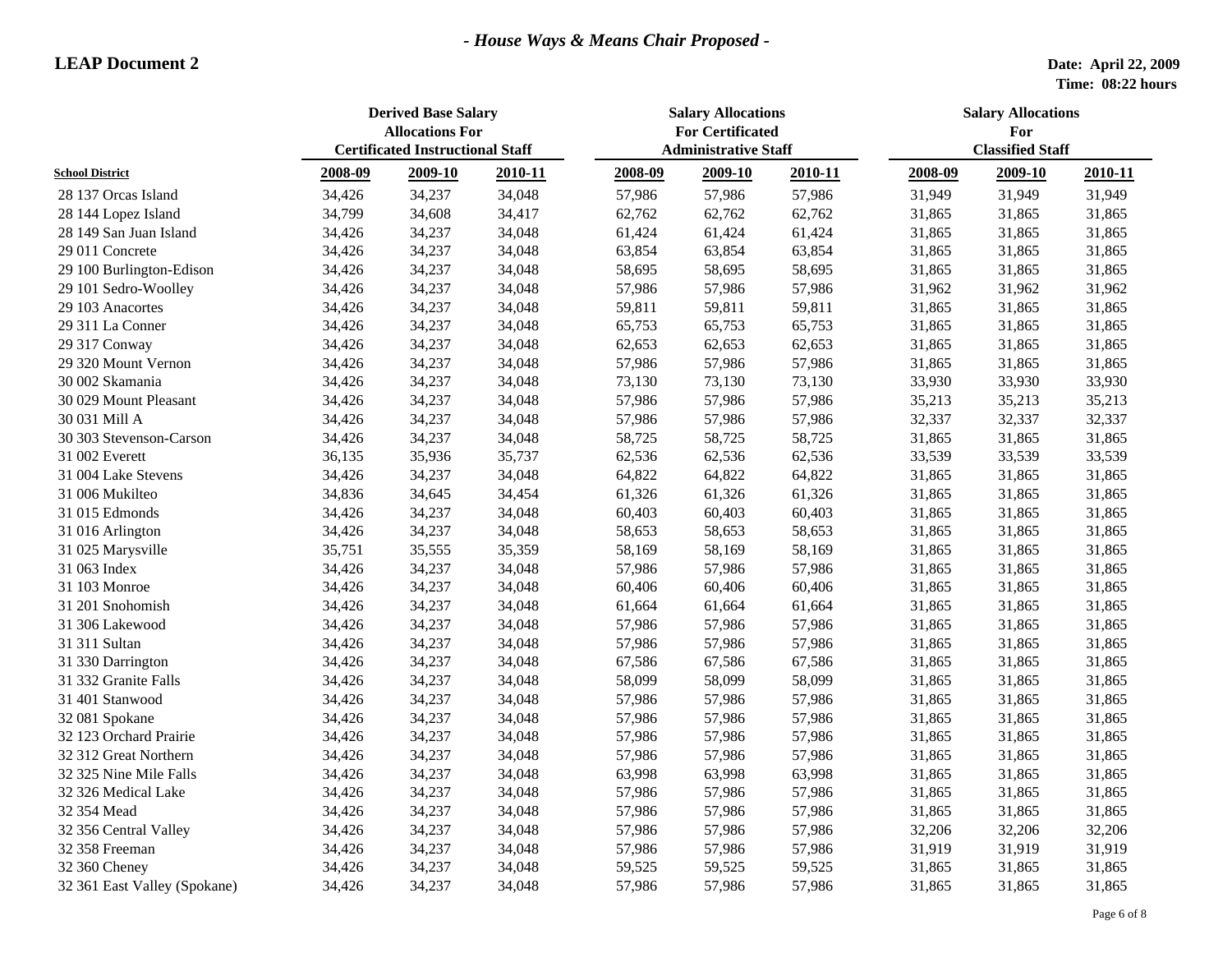|                               | <b>Derived Base Salary</b><br><b>Allocations For</b><br><b>Certificated Instructional Staff</b> |         |         | <b>Salary Allocations</b><br><b>For Certificated</b><br><b>Administrative Staff</b> |         |         | <b>Salary Allocations</b><br>For |         |         |  |
|-------------------------------|-------------------------------------------------------------------------------------------------|---------|---------|-------------------------------------------------------------------------------------|---------|---------|----------------------------------|---------|---------|--|
| <b>School District</b>        |                                                                                                 |         |         |                                                                                     |         |         | <b>Classified Staff</b>          |         |         |  |
|                               | 2008-09                                                                                         | 2009-10 | 2010-11 | 2008-09                                                                             | 2009-10 | 2010-11 | 2008-09                          | 2009-10 | 2010-11 |  |
| 32 362 Liberty                | 34,426                                                                                          | 34,237  | 34,048  | 60,231                                                                              | 60,231  | 60,231  | 31,865                           | 31,865  | 31,865  |  |
| 32 363 West Valley (Spokane)  | 34,426                                                                                          | 34,237  | 34,048  | 63,636                                                                              | 63,636  | 63,636  | 31,865                           | 31,865  | 31,865  |  |
| 32 414 Deer Park              | 34,426                                                                                          | 34,237  | 34,048  | 59,344                                                                              | 59,344  | 59,344  | 31,865                           | 31,865  | 31,865  |  |
| 32 416 Riverside              | 34,426                                                                                          | 34,237  | 34,048  | 59,615                                                                              | 59,615  | 59,615  | 31,865                           | 31,865  | 31,865  |  |
| 33 030 Onion Creek            | 34,426                                                                                          | 34,237  | 34,048  | 57,986                                                                              | 57,986  | 57,986  | 31,865                           | 31,865  | 31,865  |  |
| 33 036 Chewelah               | 34,426                                                                                          | 34,237  | 34,048  | 57,986                                                                              | 57,986  | 57,986  | 32,461                           | 32,461  | 32,461  |  |
| 33 049 Wellpinit              | 34,426                                                                                          | 34,237  | 34,048  | 74,899                                                                              | 74,899  | 74,899  | 31,865                           | 31,865  | 31,865  |  |
| 33 070 Valley                 | 34,426                                                                                          | 34,237  | 34,048  | 64,458                                                                              | 64,458  | 64,458  | 31,865                           | 31,865  | 31,865  |  |
| 33 115 Colville               | 34,426                                                                                          | 34,237  | 34,048  | 57,986                                                                              | 57,986  | 57,986  | 31,865                           | 31,865  | 31,865  |  |
| 33 183 Loon Lake              | 34,426                                                                                          | 34,237  | 34,048  | 57,986                                                                              | 57,986  | 57,986  | 31,865                           | 31,865  | 31,865  |  |
| 33 202 Summit Valley          | 34,426                                                                                          | 34,237  | 34,048  | 57,986                                                                              | 57,986  | 57,986  | 31,865                           | 31,865  | 31,865  |  |
| 33 205 Evergreen (Stevens)    | 34,426                                                                                          | 34,237  | 34,048  | 57,986                                                                              | 57,986  | 57,986  | 31,865                           | 31,865  | 31,865  |  |
| 33 206 Columbia (Stevens)     | 34,426                                                                                          | 34,237  | 34,048  | 84,362                                                                              | 84,362  | 84,362  | 31,865                           | 31,865  | 31,865  |  |
| 33 207 Mary Walker            | 34,426                                                                                          | 34,237  | 34,048  | 64,999                                                                              | 64,999  | 64,999  | 31,865                           | 31,865  | 31,865  |  |
| 33 211 Northport              | 34,426                                                                                          | 34,237  | 34,048  | 68,881                                                                              | 68,881  | 68,881  | 31,865                           | 31,865  | 31,865  |  |
| 33 212 Kettle Falls           | 34,426                                                                                          | 34,237  | 34,048  | 57,986                                                                              | 57,986  | 57,986  | 32,153                           | 32,153  | 32,153  |  |
| 34 002 Yelm                   | 34,426                                                                                          | 34,237  | 34,048  | 61,421                                                                              | 61,421  | 61,421  | 31,865                           | 31,865  | 31,865  |  |
| 34 003 North Thurston         | 34,426                                                                                          | 34,237  | 34,048  | 58,129                                                                              | 58,129  | 58,129  | 31,865                           | 31,865  | 31,865  |  |
| 34 033 Tumwater               | 34,426                                                                                          | 34,237  | 34,048  | 61,721                                                                              | 61,721  | 61,721  | 31,865                           | 31,865  | 31,865  |  |
| 34 111 Olympia                | 34,426                                                                                          | 34,237  | 34,048  | 59,863                                                                              | 59,863  | 59,863  | 31,882                           | 31,882  | 31,882  |  |
| 34 307 Rainier                | 34,426                                                                                          | 34,237  | 34,048  | 61,691                                                                              | 61,691  | 61,691  | 31,865                           | 31,865  | 31,865  |  |
| 34 324 Griffin                | 34,426                                                                                          | 34,237  | 34,048  | 57,986                                                                              | 57,986  | 57,986  | 31,865                           | 31,865  | 31,865  |  |
| 34 401 Rochester              | 34,426                                                                                          | 34,237  | 34,048  | 57,986                                                                              | 57,986  | 57,986  | 31,865                           | 31,865  | 31,865  |  |
| 34 402 Tenino                 | 34,426                                                                                          | 34,237  | 34,048  | 57,986                                                                              | 57,986  | 57,986  | 31,865                           | 31,865  | 31,865  |  |
| 35 200 Wahkiakum              | 34,426                                                                                          | 34,237  | 34,048  | 57,986                                                                              | 57,986  | 57,986  | 31,865                           | 31,865  | 31,865  |  |
| 36 101 Dixie                  | 34,426                                                                                          | 34,237  | 34,048  | 63,673                                                                              | 63,673  | 63,673  | 31,865                           | 31,865  | 31,865  |  |
| 36 140 Walla Walla            | 34,426                                                                                          | 34,237  | 34,048  | 58,373                                                                              | 58,373  | 58,373  | 31,865                           | 31,865  | 31,865  |  |
| 36 250 College Place          | 34,426                                                                                          | 34,237  | 34,048  | 59,639                                                                              | 59,639  | 59,639  | 31,865                           | 31,865  | 31,865  |  |
| 36 300 Touchet                | 34,426                                                                                          | 34,237  | 34,048  | 60,074                                                                              | 60,074  | 60,074  | 31,865                           | 31,865  | 31,865  |  |
| 36 400 Columbia (Walla Walla) | 34,426                                                                                          | 34,237  | 34,048  | 57,986                                                                              | 57,986  | 57,986  | 31,865                           | 31,865  | 31,865  |  |
| 36 401 Waitsburg              | 34,426                                                                                          | 34,237  | 34,048  | 70,742                                                                              | 70,742  | 70,742  | 31,865                           | 31,865  | 31,865  |  |
| 36 402 Prescott               | 34,426                                                                                          | 34,237  | 34,048  | 68,814                                                                              | 68,814  | 68,814  | 33,046                           | 33,046  | 33,046  |  |
| 37 501 Bellingham             | 34,426                                                                                          | 34,237  | 34,048  | 58,598                                                                              | 58,598  | 58,598  | 31,865                           | 31,865  | 31,865  |  |
| 37 502 Ferndale               | 34,426                                                                                          | 34,237  | 34,048  | 60,982                                                                              | 60,982  | 60,982  | 31,865                           | 31,865  | 31,865  |  |
| 37 503 Blaine                 | 34,426                                                                                          | 34,237  | 34,048  | 61,158                                                                              | 61,158  | 61,158  | 32,260                           | 32,260  | 32,260  |  |
| 37 504 Lynden                 | 34,426                                                                                          | 34,237  | 34,048  | 57,986                                                                              | 57,986  | 57,986  | 31,865                           | 31,865  | 31,865  |  |
| 37 505 Meridian               | 34,426                                                                                          | 34,237  | 34,048  | 57,986                                                                              | 57,986  | 57,986  | 31,865                           | 31,865  | 31,865  |  |
| 37 506 Nooksack Valley        | 34,426                                                                                          | 34,237  | 34,048  | 57,986                                                                              | 57,986  | 57,986  | 31,884                           | 31,884  | 31,884  |  |